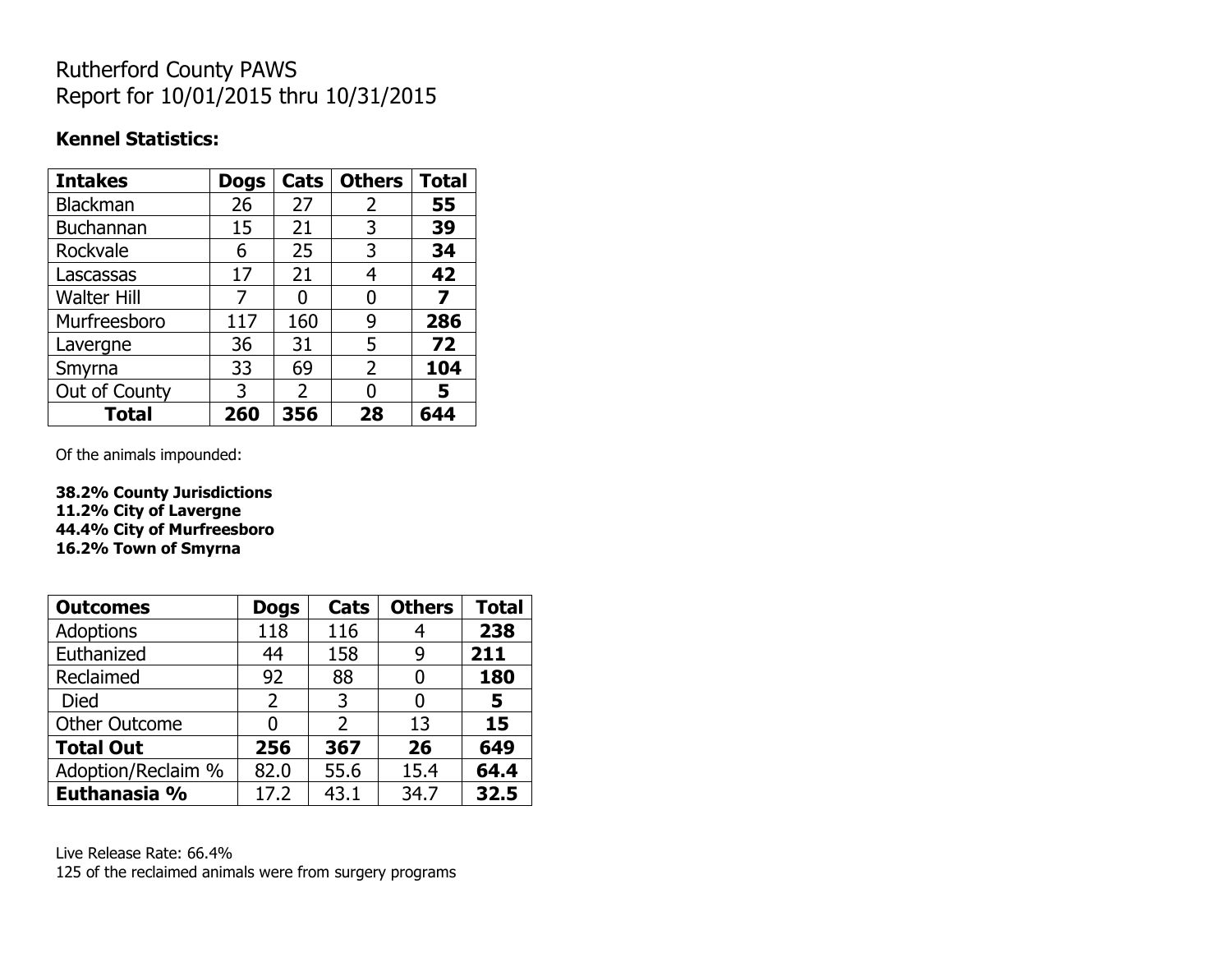Animals left in shelter on 10/31/2015: 105

2297 People visited the shelter looking for a lost /new pet.

1832 Logged calls/voice mails for the month.

#### **Activity Report by Jurisdiction:**

| Zones        | <b>Calls Received</b> | Calls Completed |
|--------------|-----------------------|-----------------|
| Blackman     | 251                   | 259             |
| Buchannan    | 112                   | 117             |
| Lavergne     | 216                   | 218             |
| Lascassas    | 110                   | 115             |
| Murfreesboro | 663                   | 678             |
| Rockvale     | 95                    | 100             |
| Smyrna       | 167                   | 171             |
| Walter Hill  | 99                    | 99              |
| Out of Area  | 32                    | 33              |
| <b>Total</b> | 1745                  | 1790            |

40.0% County Jurisdictions 12.4% City of Lavergne 38.0% City of Murfreesboro 9.6% Town of Smyrna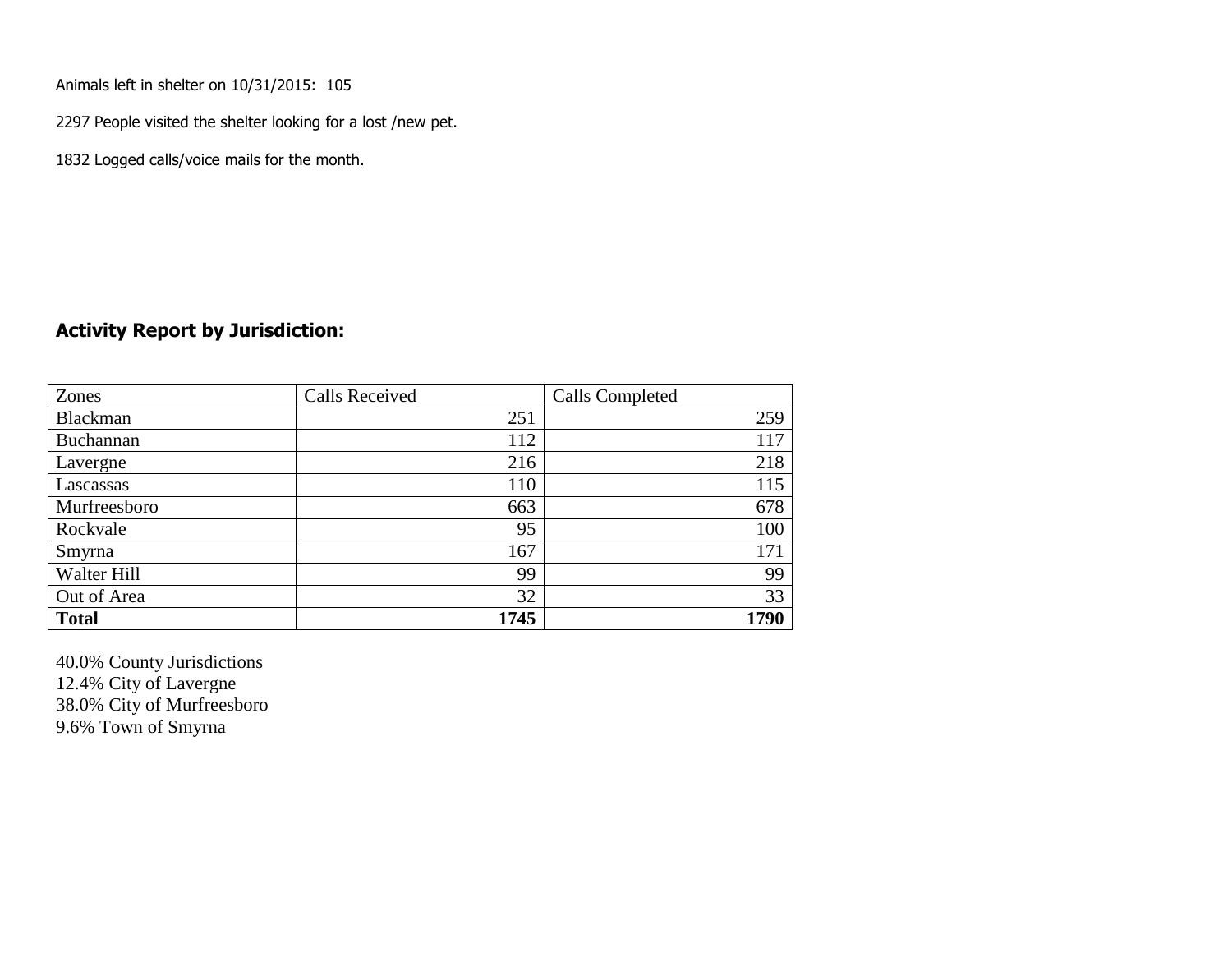# **Mileage:**

| <b>Officer</b> | <b>Miles</b> |
|----------------|--------------|
| 421            | 1938         |
| 422            | 1462         |
| 425            | 1403         |
| 427            | 1217         |
| 428            | 1323         |
| 430            | 1070         |
| 432            | 1216         |
| 437            | 1777         |
|                |              |
|                |              |
|                |              |
|                |              |
|                |              |
|                |              |
|                |              |
|                |              |
|                |              |
| <b>Total</b>   | 11406        |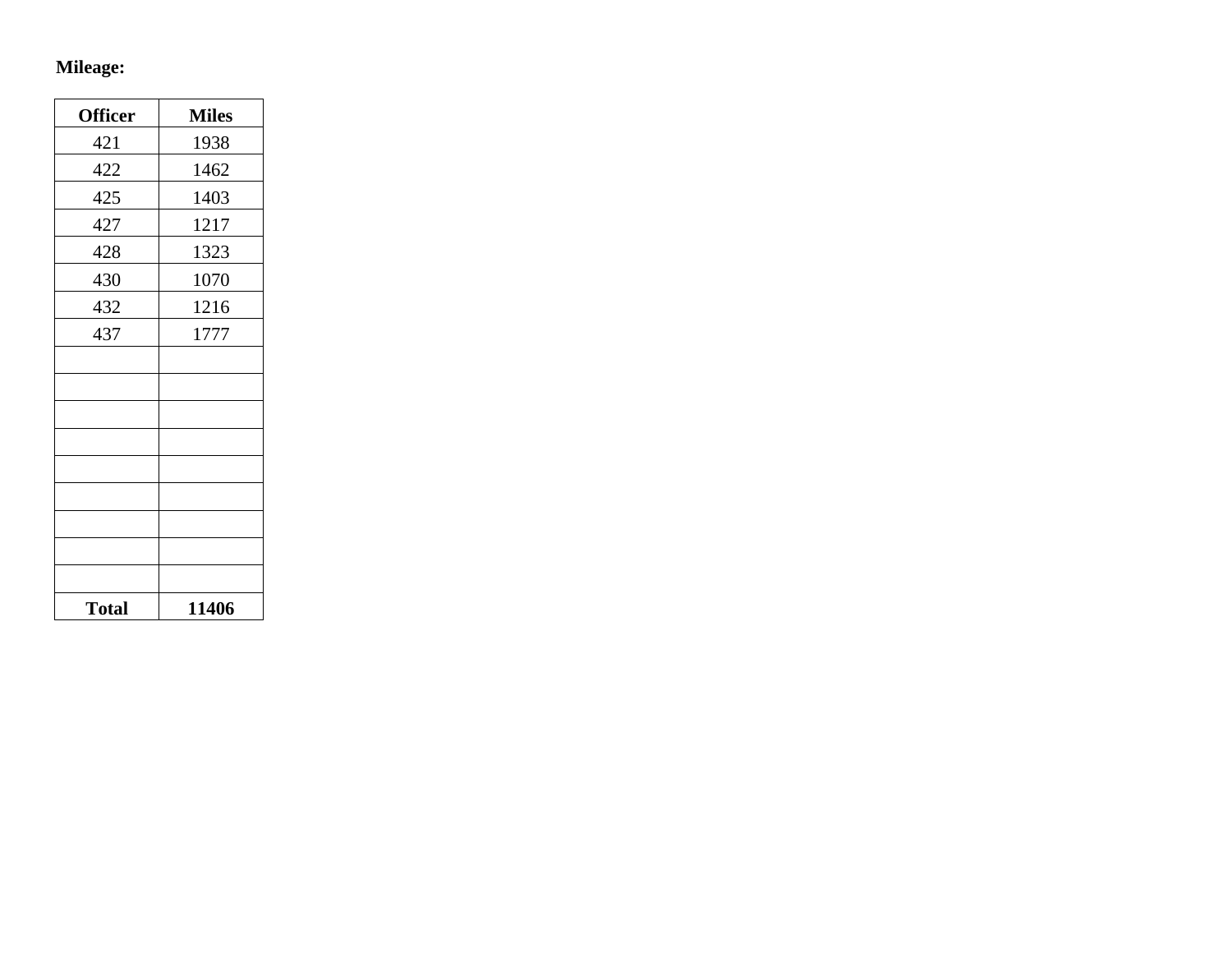## Fiscal Year-to-Date Report 07/01/15 thru 10/31/2015

#### **Kennel Statistics:**

| <b>Intakes</b>     | <b>Dogs</b> | Cats | <b>Others</b> | <b>Total</b> |
|--------------------|-------------|------|---------------|--------------|
| <b>Blackman</b>    | 85          | 97   | 9             | 191          |
| <b>Buchannan</b>   | 60          | 125  | 6             | 191          |
| Rockvale           | 54          | 85   | 5             | 144          |
| Lascassas          | 67          | 80   | 6             | 153          |
| <b>Walter Hill</b> | 30          | 23   | 6             | 59           |
| Murfreesboro       | 466         | 713  | 82            | 1261         |
| Lavergne           | 137         | 121  | 19            | 277          |
| Smyrna             | 114         | 197  | 25            | 336          |
| Out of County      | 11          |      | O             | 15           |
| <b>Total</b>       | 1024        | 1445 | 158           | 2627         |

Of the animals impounded since July 01: **28.6% County Jurisdictions 10.6% City of Lavergne 48.0% City of Murfreesboro 12.8% Town of Smyrna**

| <b>Outcomes</b>      | <b>Dogs</b> | Cats | <b>Others</b> | <b>Total</b> |
|----------------------|-------------|------|---------------|--------------|
| <b>Adoptions</b>     | 492         | 345  | 13            | 850          |
| Euthanized           | 230         | 816  | 67            | 1113         |
| Reclaimed            | 292         | 235  | 0             | 527          |
| <b>Died</b>          | 7           | 27   | 5             | 39           |
| <b>Other Outcome</b> | 4           | 10   | 70            | 84           |
| <b>Total Out</b>     | 1025        | 1433 | 155           | 2613         |
| Adoption/Reclaim %   | 76.5        | 40.5 | 8.4           | 52.7         |
| Euthanasia %         | 22.4        | 56.9 | 43.2          | 42.6         |

Live Release Rate: 55.3%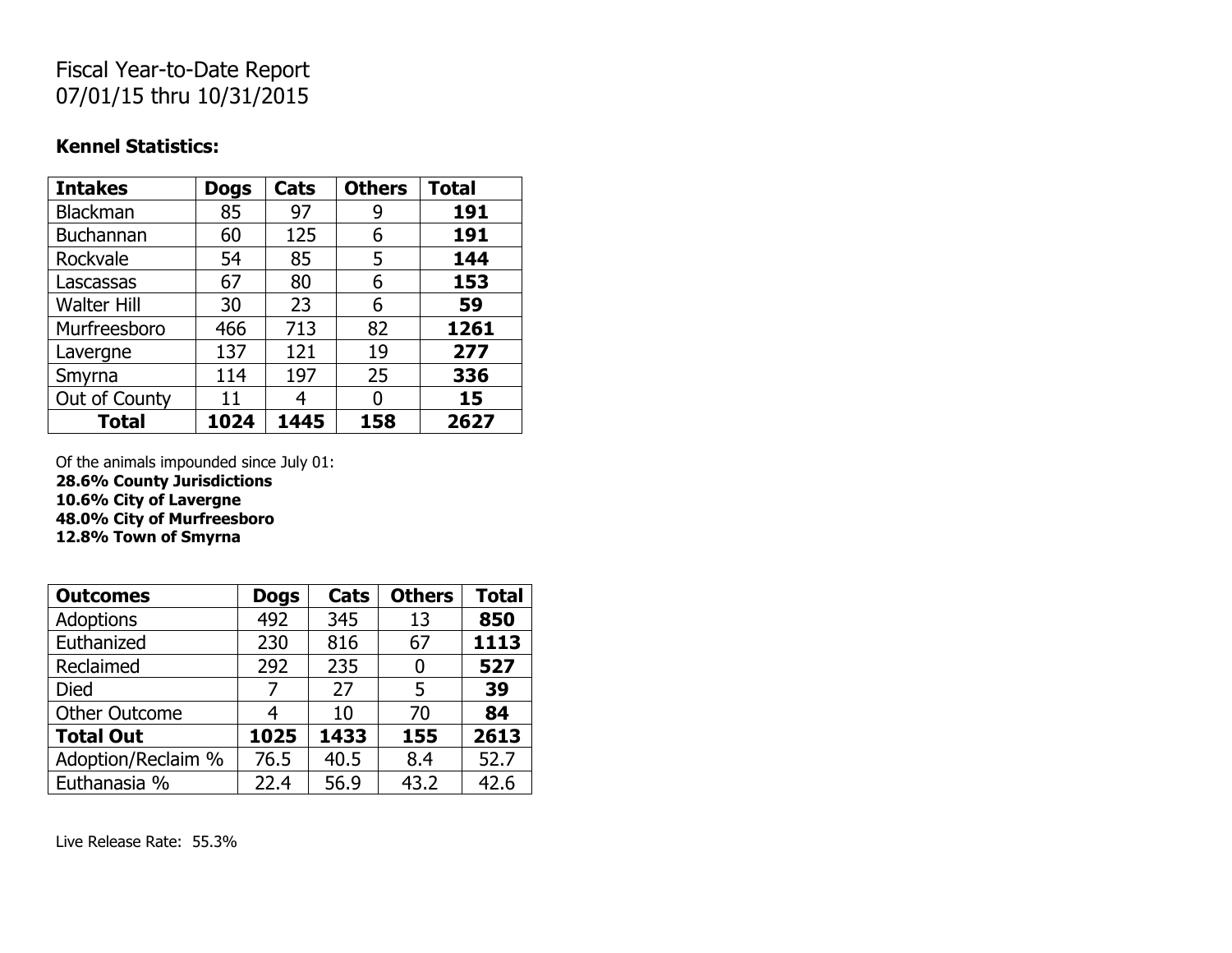9320 People have visited the shelter since July 01, 2015 looking for a lost /new pet.

9070 Logged calls/voice mails since July 01, 2015.

### **Activity Report by Jurisdiction:**

| Zones           | <b>Calls Received</b> | Calls Completed |
|-----------------|-----------------------|-----------------|
| <b>Blackman</b> | 854                   | 862             |
| Buchannan       | 484                   | 485             |
| Lavergne        | 874                   | 872             |
| Lascassas       | 494                   | 497             |
| Murfreesboro    | 2460                  | 2476            |
| Rockvale        | 392                   | 393             |
| Smyrna          | 585                   | 586             |
| Walter Hill     | 402                   | 404             |
| Out of Area     | 61                    | 62              |
| <b>Total</b>    | 6606                  | 6637            |

40.7% County Jurisdictions 13.2% City of Lavergne 37.2% City of Murfreesboro 8.9% Town of Smyrna